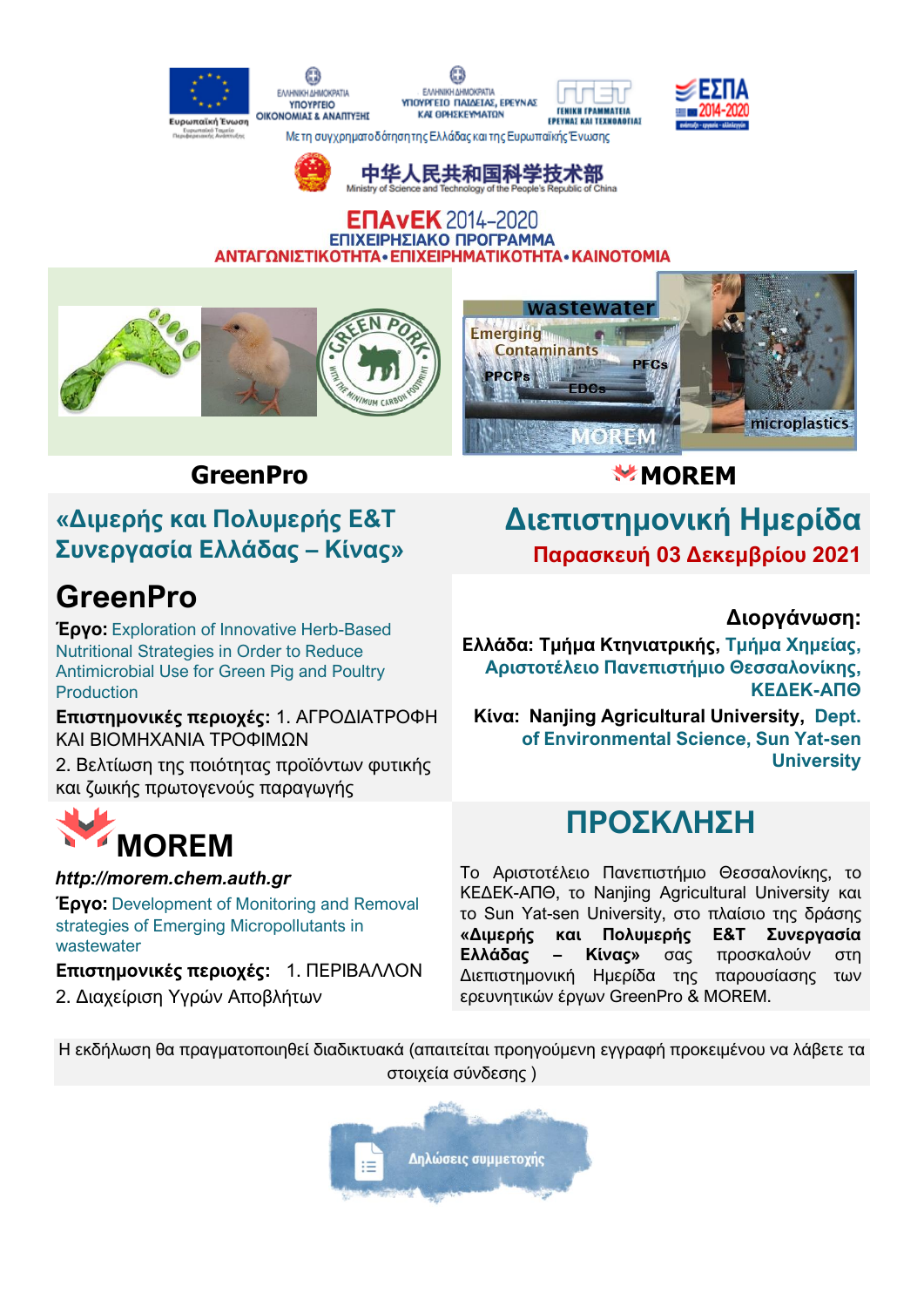### **WORKSHOP PROGRAM**

### INNOVATIVE HERB-BASED NUTRITIONAL STRATEGIES (**GreenPro**) | MONITORING & REMOVAL STRATEGIES OF EMERGING MICROPOLLUTANTS IN WASTEWATER (**MOREM**)

### **Chair: E. Giannenas, D. Lambropoulou**

| $08:45 - 09:00$ | Registration                                                                           |
|-----------------|----------------------------------------------------------------------------------------|
| $09:00 - 09:20$ | <b>Greetings</b>                                                                       |
|                 | ■Nikolaos Papaioannou, Rector of Aristotle University of Thessaloniki (AUTh)           |
|                 | Athanasios Mitropoulos, Dean of Faculty of Science, International Hellenic University  |
|                 | Partners and executive Representatives of GreenPro & MOREM                             |
|                 | <b>PART I. INNOVATIVE HERB-BASED NUTRITIONAL STRATEGIES</b>                            |
| $09:30 - 09:50$ | Trends and challenges for sustainable development of animal production in Greece,      |
|                 | <b>Europe and globally</b>                                                             |
|                 | Georgios Arsenos, Professor, School of Veterinary medicine, AUTh                       |
| $09:50 - 10:10$ | <b>Modern Pig nutrition</b>                                                            |
|                 | ■ Jing Wang, Professor Nanjing Agricultural University                                 |
| $10:10 - 10:30$ | Safeguarding threatened species and promoting the use of plant resources in research   |
|                 | and development                                                                        |
|                 | ■ Eleni Maloupa, Director, Institute of Plant Breeding and Genetic Resources, Hellenic |
|                 | <b>Agricultural Organization DEMETER</b>                                               |
| $10:30 - 10:50$ | Current situation of animal and feed industry in China                                 |
|                 | • Jin Gene, Meritech, Guangzou, China                                                  |
| $10:50 - 11:10$ | Green nutrition for green production: How microbes are involved in pig and poultry     |
|                 | sustainable future                                                                     |
|                 | ■ Ioannis Skoufos, Professor, University of Ioannina                                   |
| $11:10 - 11:30$ | The effects of commitment and badges on the carbon footprint of food shopping          |
|                 | Dr. Natasha Auch, Newcastle University                                                 |
| $11:30 - 11:50$ | Potential of insects as a sustainable food and feed                                    |
|                 | Nicolas Braun and Vaughan Wooding, Buhler SA, Switzerland                              |
| $11:50 - 12:00$ | <b>Break</b>                                                                           |

#### **PART II. MONITORING & REMOVAL STRATEGIES OF EMERGING MICROPOLLUTANTS IN WASTEWATER**

| $12:00 - 12:20$ | <b>MOREM: A brief description</b>                                                 |
|-----------------|-----------------------------------------------------------------------------------|
|                 | ■Dimitra Lambropoulou, Assoc. Professor, Dept. of Chemistry, KEDEK, AUTh          |
| $12:20 - 12:40$ | The elimination of emerging micropollutants by the integrated process of membrane |
|                 | filtration-UV/chlorine advanced oxidation                                         |
|                 |                                                                                   |

**Xin Yang,** *Professor, Dept. of Environmental Science, Sun Yat-sen University*